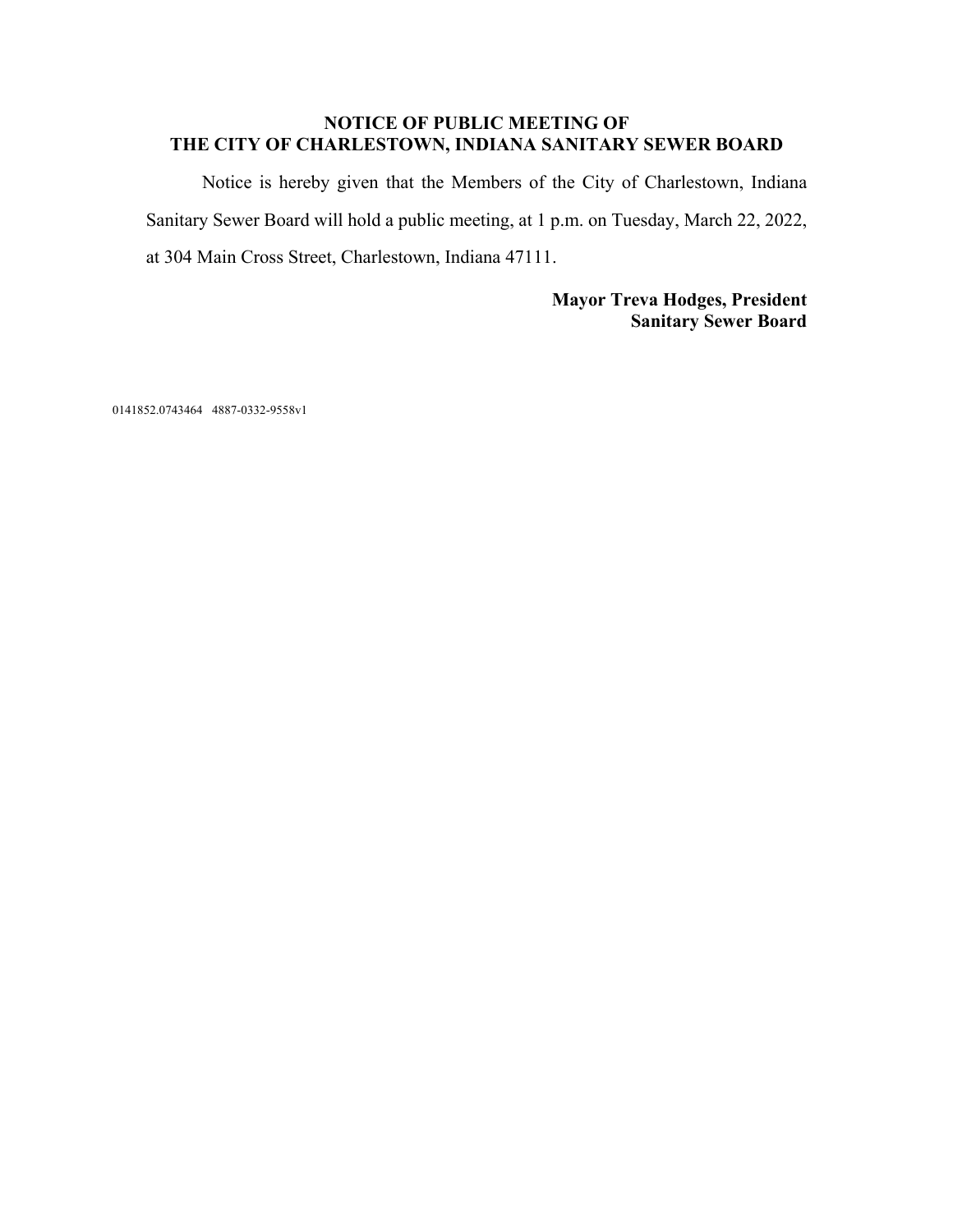## CITY OF CHARLESTOWN

#### SANITARY SEWER BOARD MEETING

March 22, 2022

#### 1:00 P.M.

### Agenda

- 1. Opening
	- a. Roll Call Determination of a Quorum
	- b. Approval of Agenda
- 2. Public Comment Period
- 3. Old Business
- 4. New Business
	- a. Adjustment Policy Resolution 2022-R-3
	- b. WWTP design/construction funding update
- 5. Adjournment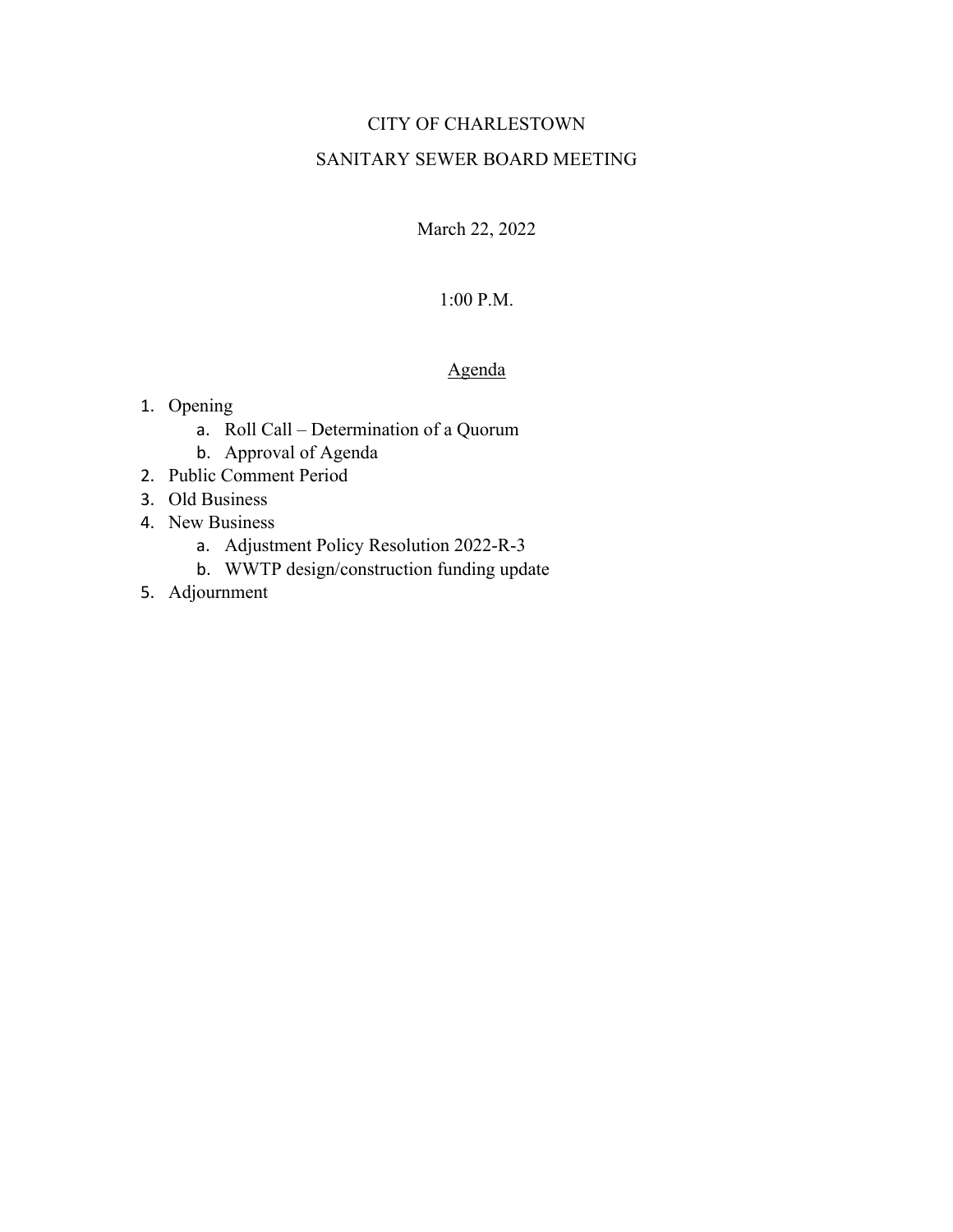# **CITY OF CHARLESTOWN, INDIANA SANITARY SEWER ADJUSTMENT POLICY**

# **EFFECTIVE ON** , 2022

## **OVERVIEW**

The purpose of this policy is to establish uniform City of Charlestown, Indiana (the "City") procedures (1) regarding adjustments to customers' monthly billing for sanitary sewer usage; (2) to establish guidelines for application of adjustments to customers' monthly bills; and (3) to ensure that the use of billing adjustments is correctly authorized and applied.

It is the City's policy to provide the highest standard of service to our community in a customer friendly manner. Utilizing an adjustment process supports the City's efforts to provide highquality, customer friendly service to the public. For this reason, establishing guidelines should help preserve the benefits provided to our customers from billing adjustments.

The property owner is responsible for maintaining the condition and integrity of their property's infrastructure. Visually checking for leaks, ensuring that pipes are water-tight, reviewing the water bill monthly and knowing the average usage are some of the things property owners should do to help minimize the cost of the monthly bill and avoid expensive repairs.

Charges for wastewater treatments and sanitary sewer service are assessed using water meters use readings provided by Indiana-American Water Company. As these meters age, they tend to run slower, and usage may not be recorded accurately. In these instances, the customer is undercharged, not overcharged.

Adjustments may be processed and approved by the Office of the Clerk Treasurer or the City's Sanitary Sewer Board ("Board") per the following criterion:

- A water leak adjustment for which water did not discharge into the wastewater treatment system;
- Water company (i.e. Indiana-American Water) errors that result in an incorrect reading;
- Late charges improperly assessed due to errors, misapplied payments, adjustment of bills in which ownership of property is transferred or initial connection; or
- For the use of water that did not discharge into the City's wastewater treatment system

In order to receive an adjustment on a sanitary sewer bill, the customer must submit the appropriate form (see below) to the Utility Billing Office at 304 Main Cross Street, Charlestown, Indiana 47111 no later than 180 days from the invoice date of said bill. Any credit balances that arise from adjustments may only be used to reduce a customer's account balance. Credit balances may only be used to apply against other accounts if the customer has more than one account in his or her name with the City. The Office of the Clerk-Treasurer may authorize most adjustments, but any adjustment which will exceed \$1,000, is the result of a charge-off for a closed account, is lacking proper documentation, or is the result of uncommon circumstances shall only be effective upon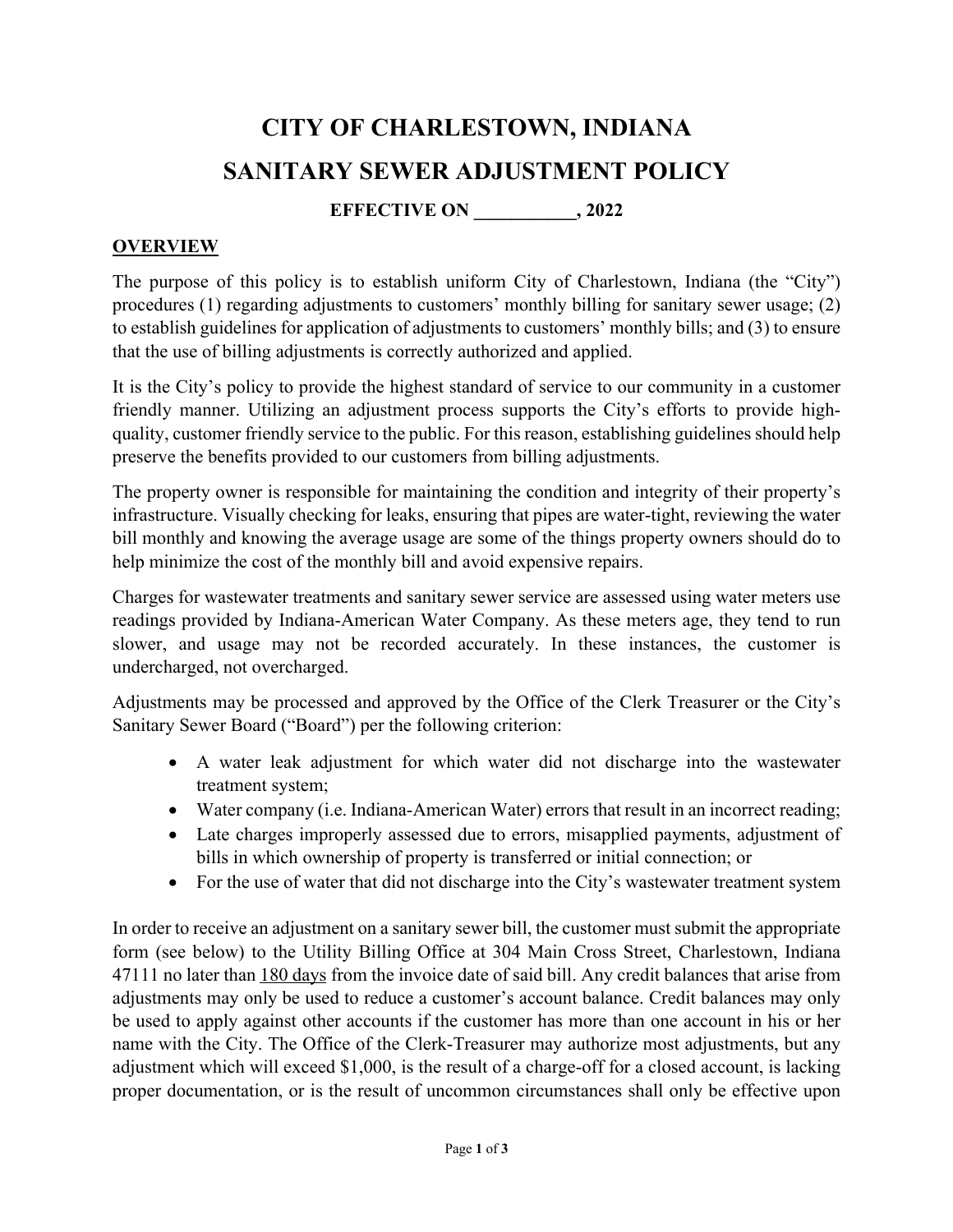ratification or approval by the Board. The Clerk Treasurer reserves the right to have any adjustment approved by the Board that she/he deems necessary.

# **WATER LEAK ADJUSTMENTS**

The Clerk Treasurer (or Board) will adjust a sewer bill resulting from a leak which would not discharge into the sanitary sewer system or for the use of water that did not discharge into the City's wastewater treatment system.

A customer seeking to obtain a water leak/other adjustment shall:

- 1. Complete formal written application (Form A-2) for a leak/other adjustment credit.
- 2. Obtain proof of leak and the repair through receipts from a licensed plumber or for parts. The application will be considered documentation for other adjustment requests.
- 3. Form A-2 and proof of leak should be submitted to the Utility Billing Office at 304 Main Cross Street, Charlestown, Indiana 47111 no later than seventy-two (72) hours prior to a meeting of the Board (if requiring Board approval.)

If the adjustment is deemed appropriate and is approved by the Clerk Treasurer (or Board) the sewer portion of the bill will be reduced to the customer's previous 12-month average.

Adjustments for water leaks/other are limited to one (1) customer per location annually unless extenuating circumstances exist such as the water leak continues over two (2) billing cycles. It is intended for this policy to apply to customers responding promptly to a "high" bill and that any plumbing problems are identified and repaired immediately. In order to receive an adjustment for a water leak, the customer must cause the leak to be fixed no later than ninety (90) days after the customer becomes aware or should have become aware of the leak, whichever is earlier.

## **WATER COMPANY ERRORS**

Any errors in billing arising from erroneous information submitted by the water company (i.e. Indiana-American Water) serving the customer's account will be adjusted based upon the data provided by the water company.

## **PENALTY ADJUSTMENTS**

Adjustments will be made to remove any penalties as a result of incorrect or erroneous billing, if the account is otherwise current. Any misapplied payments and incorrect/erroneous billing will be corrected immediately by the Utility Billing Office, once notified, and the resulting penalties reversed that occur as a result of the misapplication of payments or incorrect/erroneous billing only. Any further requests for a reduction of penalties in the same twelve (12) month period must be done by submitting an application (Form A-1) to the Utility Billing Office at 304 Main Cross Street, Charlestown, Indiana 47111.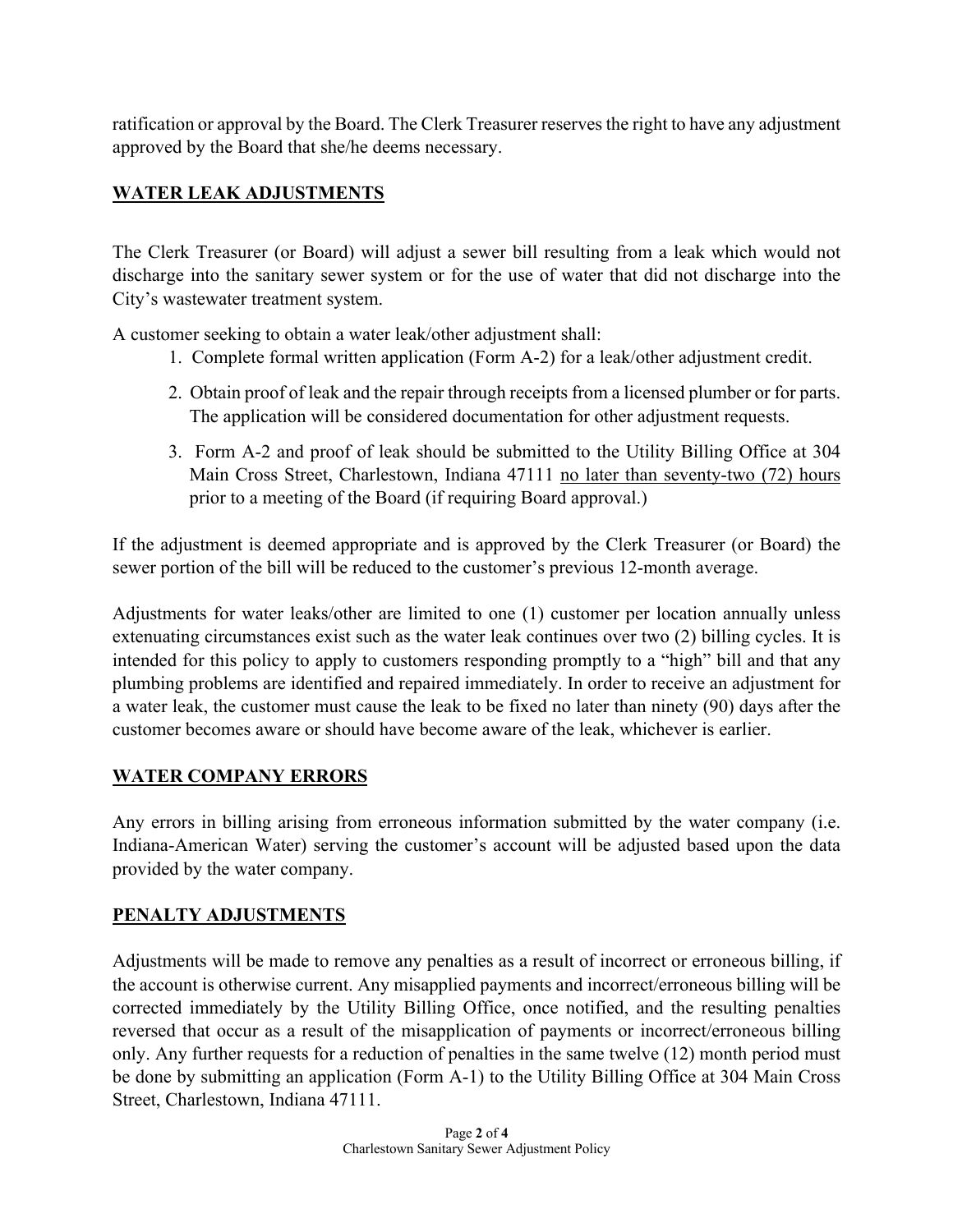## **FORMS**

Below are the names of the forms for seeking an adjustment on a City sanitary sewer bill. These forms are available at the Utility Billing Office at 304 Main Cross Street, Charlestown, Indiana 47111 and on the City website: City Clerk-Treasurer | Charlestown, IN (cityofcharlestown.com).

FORM A-1-APPLICATION FOR BILLING ADJUSTMENT CREDIT FORM A-2-APPLICATION FOR LEAK ADJUSTMENT CREDIT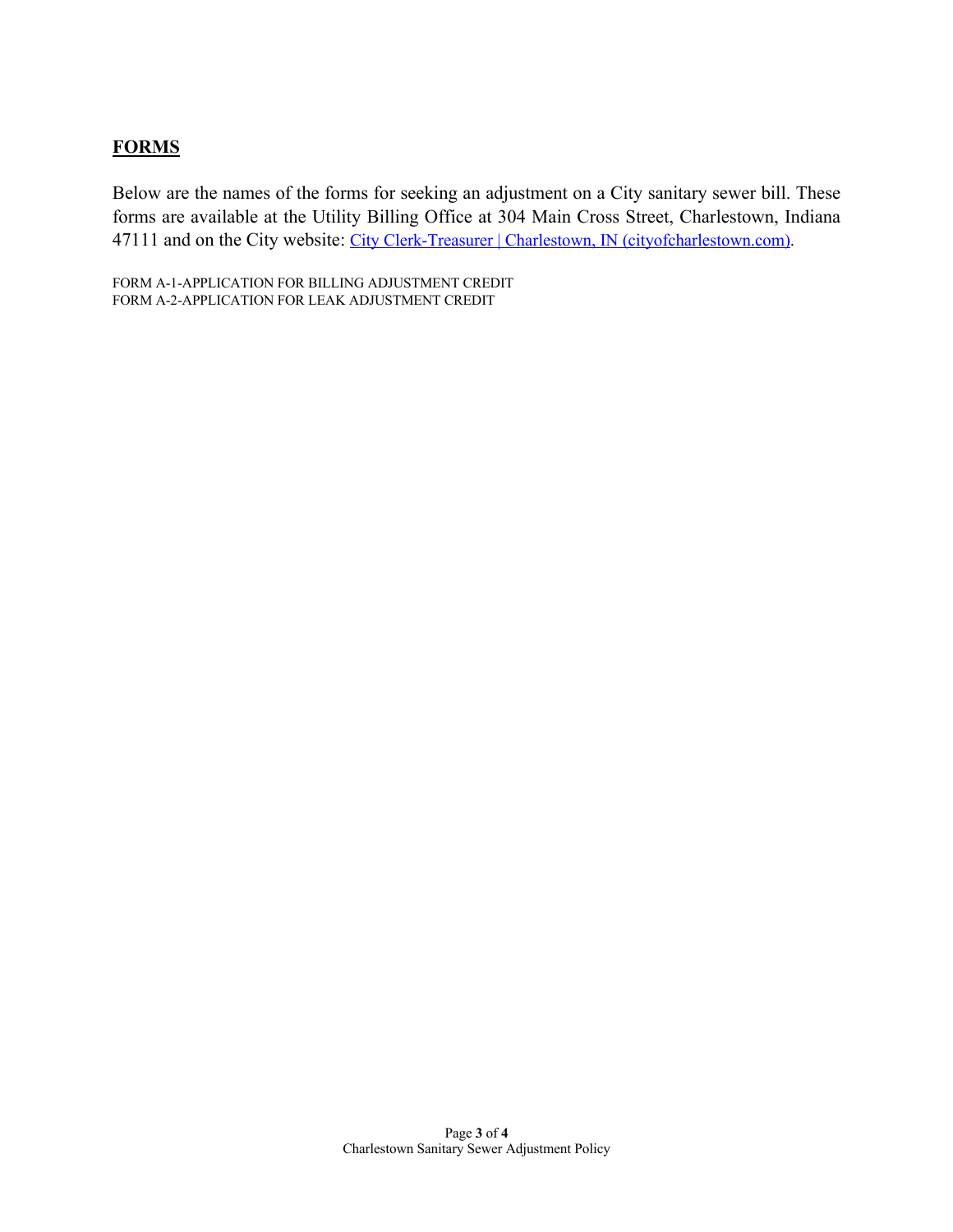# **CITY OF CHARLESTOWN, INDIANA SANITARY SEWER BOARD**

The foregoing *Sanitary Sewer Adjustment Policy* was adopted and passed by the City of Charlestown Sanitary Sewer Board this \_\_\_\_\_\_ day of \_\_\_\_\_\_\_\_\_\_, 2022.

Mayor Treva Hodges, Chairperson

Attested by:

Ryan Hodskins, Secretary/Treasurer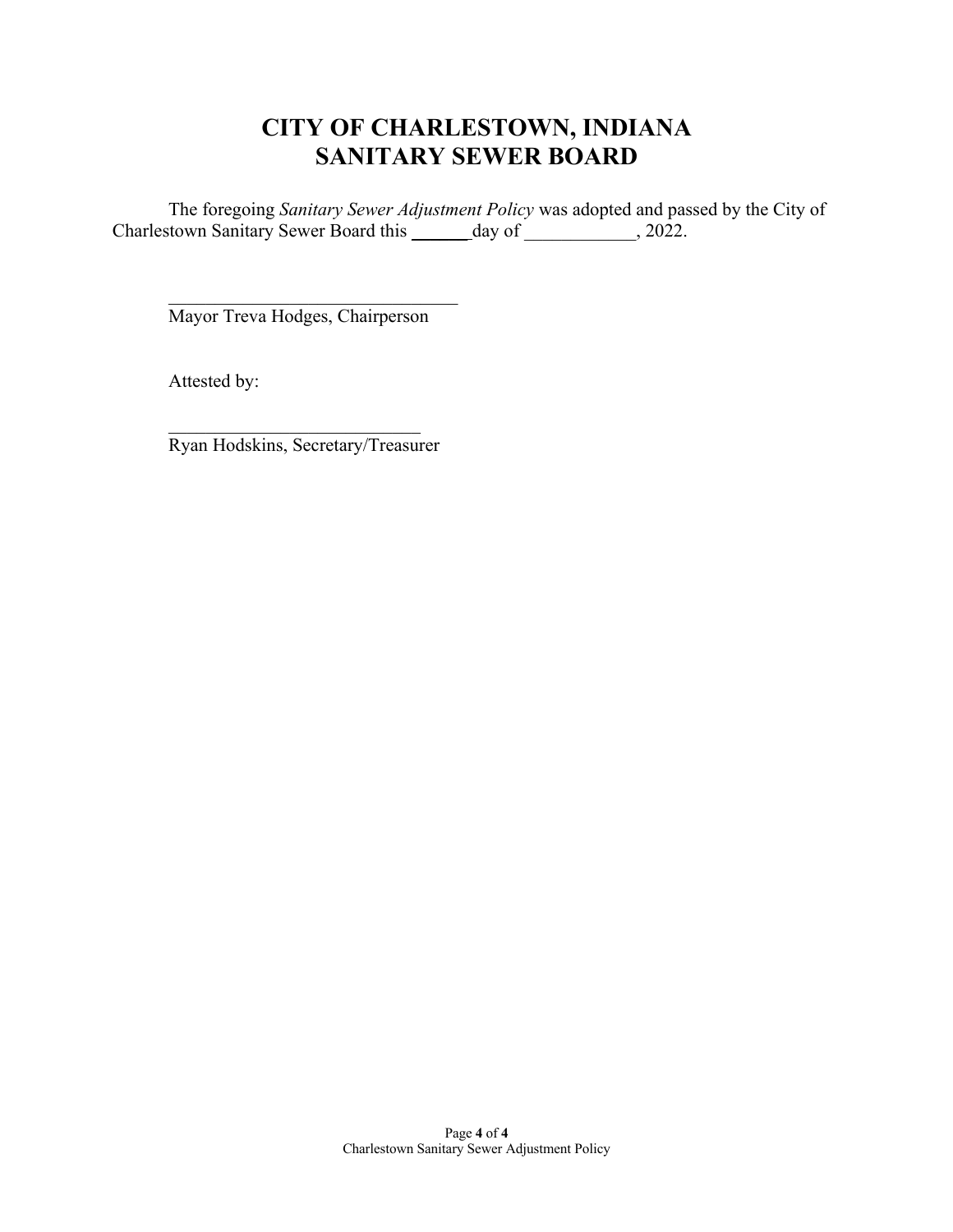# **CITY OF CHARLESTOWN, INDIANA FORM A-1: APPLICATION FOR BILLING ADJUSTMENT CREDIT**

(For leaks, please complete Form A-2 instead (Application for Leak Adjustment Credit))

| Name:                                                                         |  |
|-------------------------------------------------------------------------------|--|
| Service Address:                                                              |  |
|                                                                               |  |
|                                                                               |  |
|                                                                               |  |
| Reason for Requesting Billing Adjustment:                                     |  |
| [ ] Clerical billing error                                                    |  |
| ] Suspected meter malfunction                                                 |  |
| ] Water company error<br>$\mathbf{L}$                                         |  |
|                                                                               |  |
| Have you ever received a previous billing adjustment?                         |  |
| $\lceil \ \rceil$ No                                                          |  |
|                                                                               |  |
| Are you a tenant at this property? Yes $\lceil \ \rceil$ No $\lceil \ \rceil$ |  |
|                                                                               |  |
| Landlord's mailing address:                                                   |  |

We suggest you pay at least the amount of your average bill at this time and pay the current amount for any future bills until the adjustment has been processed. The balance due after your adjustment will typically be higher than your usual bill amount.

Customer Signature

 $\mathcal{L}_\text{max}$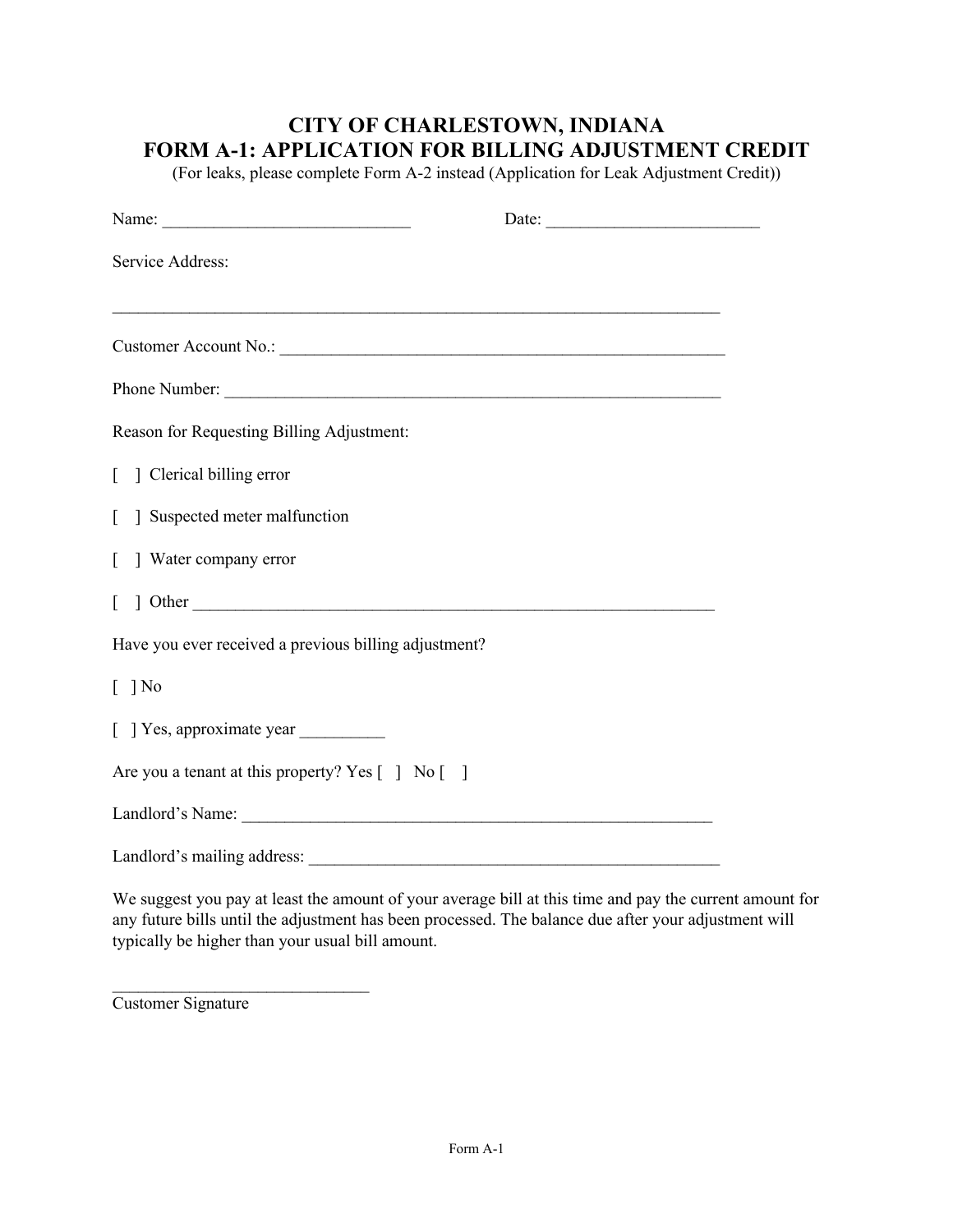# **CITY OF CHARLESTOWN FORM A-2: APPLICATION FOR LEAK ADJUSTMENT CREDIT**

|                                                   | Have you ever received a previous billing adjustment? [ ] No [ ] Yes, approximate year _________                         |  |
|---------------------------------------------------|--------------------------------------------------------------------------------------------------------------------------|--|
|                                                   |                                                                                                                          |  |
|                                                   | Where was leak located? [ ] Inside House [ ] Between house and water meter [ ] In irrigation system                      |  |
|                                                   | Have you ever received a previous leak adjustment: [ ] No [ ] Yes, approximate year: _________                           |  |
|                                                   | Have you attached a receipt/documentation for leak repair? [ ] Yes [ ] No                                                |  |
| If No, briefly describe repair:                   |                                                                                                                          |  |
|                                                   | If No and repair parts were used for this repair or a commercial establishment performed the repair, please explain why  |  |
| Are you a tenant at this property? Yes [ ] No [ ] |                                                                                                                          |  |
|                                                   |                                                                                                                          |  |
|                                                   |                                                                                                                          |  |
| extra page):                                      | Please describe how your leak was identified or provide any additional facts you think might be helpful (or submit an    |  |
| How much is your total bill?                      |                                                                                                                          |  |
|                                                   | We suggest you pay at least the amount of your average bill at this time and pay the current amount for any future bills |  |

until the adjustment has been processed. The balance due after your leak adjustment will typically be higher than your usual bill amount.

Customer Signature

 $\mathcal{L}_\text{max}$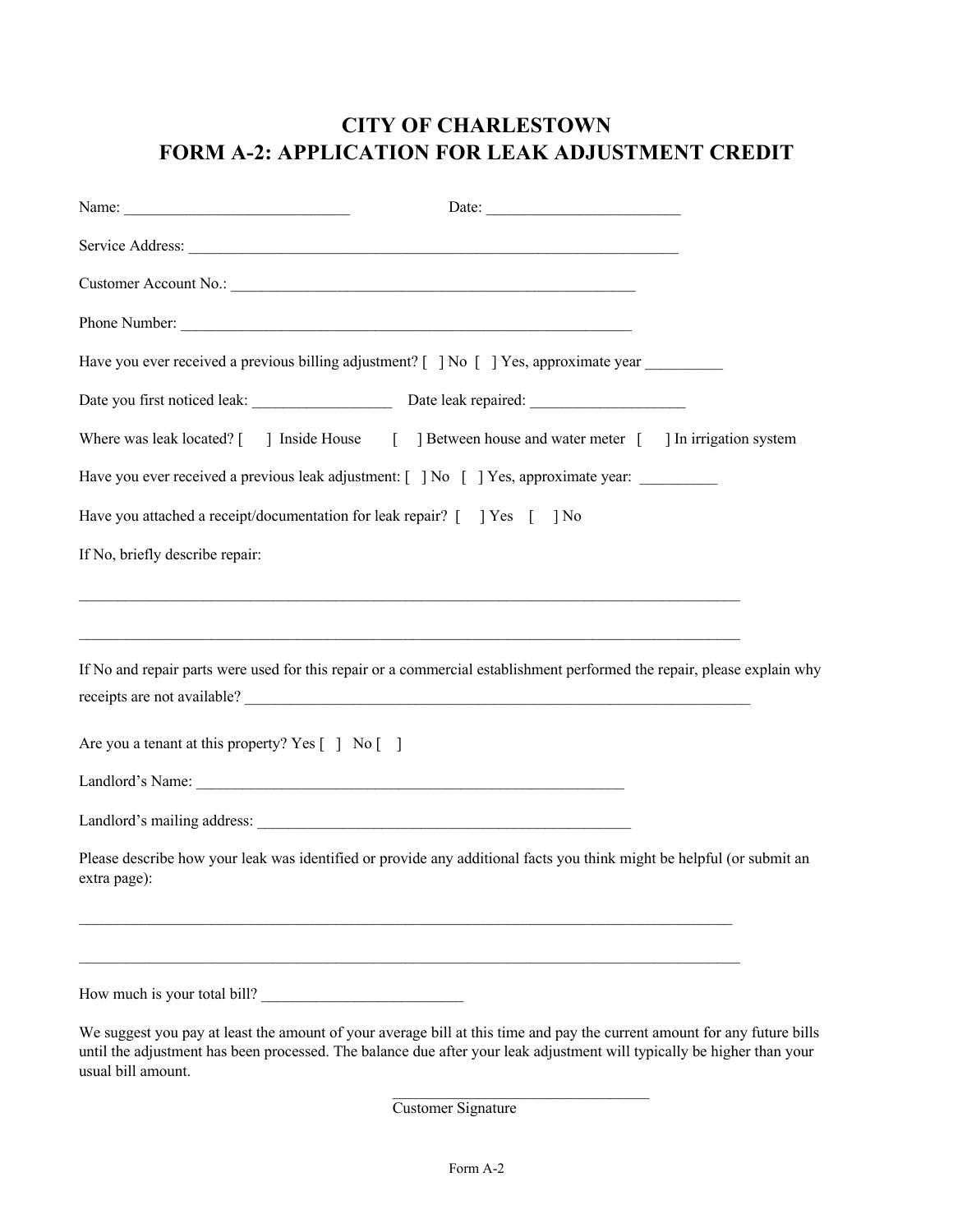#### BEFORE THE CHARLESTOWN SANITARY SEWER BOARD

#### **RESOLUTION NO.**

#### **RESOLUTION OF THE CHARLESTOWN SANITARY SEWER BOARD ADOPTING A SANITARY SEWER ADJUSTMENT POLICY FOR THE CITY OF CHARLESTOWN, INDIANA**

**WHEREAS**, the City of Charlestown, Indiana (the "City"), owns and operates a sanitary sewage utility works (the "Utility") for purposes of collection and treatment of wastewater;

**WHEREAS**, the Charlestown Sanitary Sewer Board (the "Board") has been created as a body corporate and politic, in and under the authority of IC 36-9-23, to supervise and control the Utility; and

**WHEREAS**, in order to (1) establish uniform procedures regarding adjustments to City customers' monthly billing for sanitary sewer usage and (2) ensure said adjustments are correctly authorized and applied, the Board now intends to adopt the City of Charlestown, Indiana Sanitary Sewer Adjustment Policy ("Adjustment Policy").

#### **NOW, THEREFORE, BE IT RESOLVED BY THE CHARLESTOWN SANITARY SEWER BOARD, THAT:**

- 1. The Board hereby adopts the Adjustment Policy, substantially in the form attached hereto as Exhibit A.
- 2. The Board hereby approves the (a) Application for Billing Adjustment Credit and (b) Application for Leak Adjustment Credit, substantially in the form attached to the Adjustment Policy.
- 3. The Adjustment Policy shall be effective immediately upon this Resolution's passage and approval.

ADOPTED BY THE CHARLESTOWN SANITARY SEWER BOARD this 22<sup>nd</sup> day of March, 2022.

Mayor Treva Hodges, Chairperson

ATTEST:

Ryan Hodskins, Secretary/Treasurer

\_\_\_\_\_\_\_\_\_\_\_\_\_\_\_\_\_\_\_\_\_\_\_\_\_\_\_\_\_\_\_\_\_\_\_\_